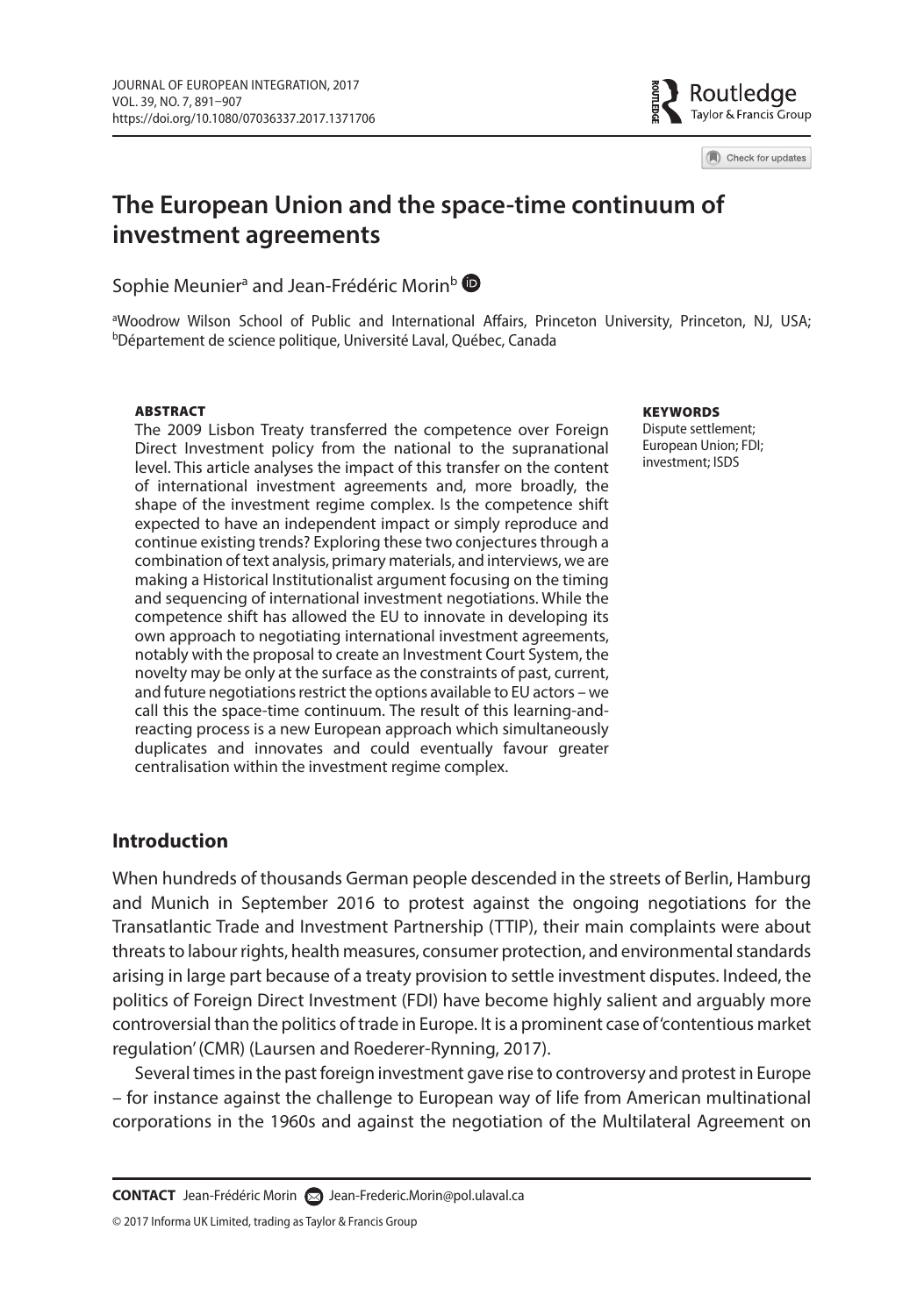Investment (MAI) which failed spectacularly in 1998. By the early 2000s, the issue of FDI had dropped from the political radar. European countries have signed more than a thousand international investment agreements including the now decried investor-state dispute settlement mechanism (ISDS) with little public scrutiny or controversy. But foreign investment in Europe is now becoming politically controversial again, in part because the issues at stake have shifted from concern with Americanisation and neo-imperialism to concerns over the sovereign right to regulate in a new context where investment can now come from any country, including emerging economies. As Laursen and Roederer-Rynning ( 2017 ) argue, the more agreements focus on behind-the-border issues, the more politicised trade – and investment – politics becomes.

 The salience and controversy over FDI politics are also compounded by a novel institutional context in Europe as a result of the shift in the competence to negotiate investment agreements with other countries from the member states to the European Union (EU) level with the 2009 Treaty on the Functioning of the European Union (TFEU, hereafter referred to as the Lisbon Treaty). It is now up to the EU to write the rules of investment agreements and negotiate with third countries, which is a task that belonged to the member states for the first 50 years of European integration. What has been the impact of the new EU competence on the shape of the investment regime complex?

 The paper examines two competing answers to this central question. One answer is that the competence transfer has no independent impact on the international investment regime complex, mostly because the rules for investment protection and facilitation have been converging in recent years and institutions are resistant to change. An alternative answer is that the EU competence shift may ultimately disrupt the investment regime complex. As other systems of law, the investment regime complex tends to evolve incrementally by combining the reproduction of earlier elements or the introduction of new elements (Gordon and Pohl 2015; Morin, Pauwelyn, and Hollway 2017). While the EU has already declared its intention to introduce changes its in ongoing negotiations, the magnitude of these transformations and their impact on investment regime complex trajectory remain unclear.

 Exploring these two conjectures through a combination of text analysis, primary materials, and interviews, we are making a Historical Institutionalist argument focusing on the sequencing of international investment negotiations and their contestation. In doing so, we answer the call of Laursen and Roederer-Rynning ( 2017 ) for studies on CMR that analyse feed-back loops linking institutions to societal actors, as they shape and are shaped by each other. More specifically, we argue that the EU found itself under pressure to come up with its own investment policy for both internal and external reasons. Internally, the competence shift led to a still unresolved political battle between the member states, the Commission and the European Parliament over who is responsible for setting the direction of EU investment policy and ratifying international investment agreements. Moreover, the competence shift enabled the mobilisation of transnational coalitions, which were not organised transnationally when policy was conducted at the national level, leading to greater salience and controversy. Externally, the competence shift in the EU gets implemented and argued vigorously in Europe just as the EU starts negotiating investment agreements with its main trade and investment partners, forcing a rapid yet controversial design for a new European approach to investment policy. A failure to design a new approach to investment would put at risk the entire European trade strategy. This new EU approach, however, is constrained by the existence of a regime complex of investment agreements consisting not only of past agreements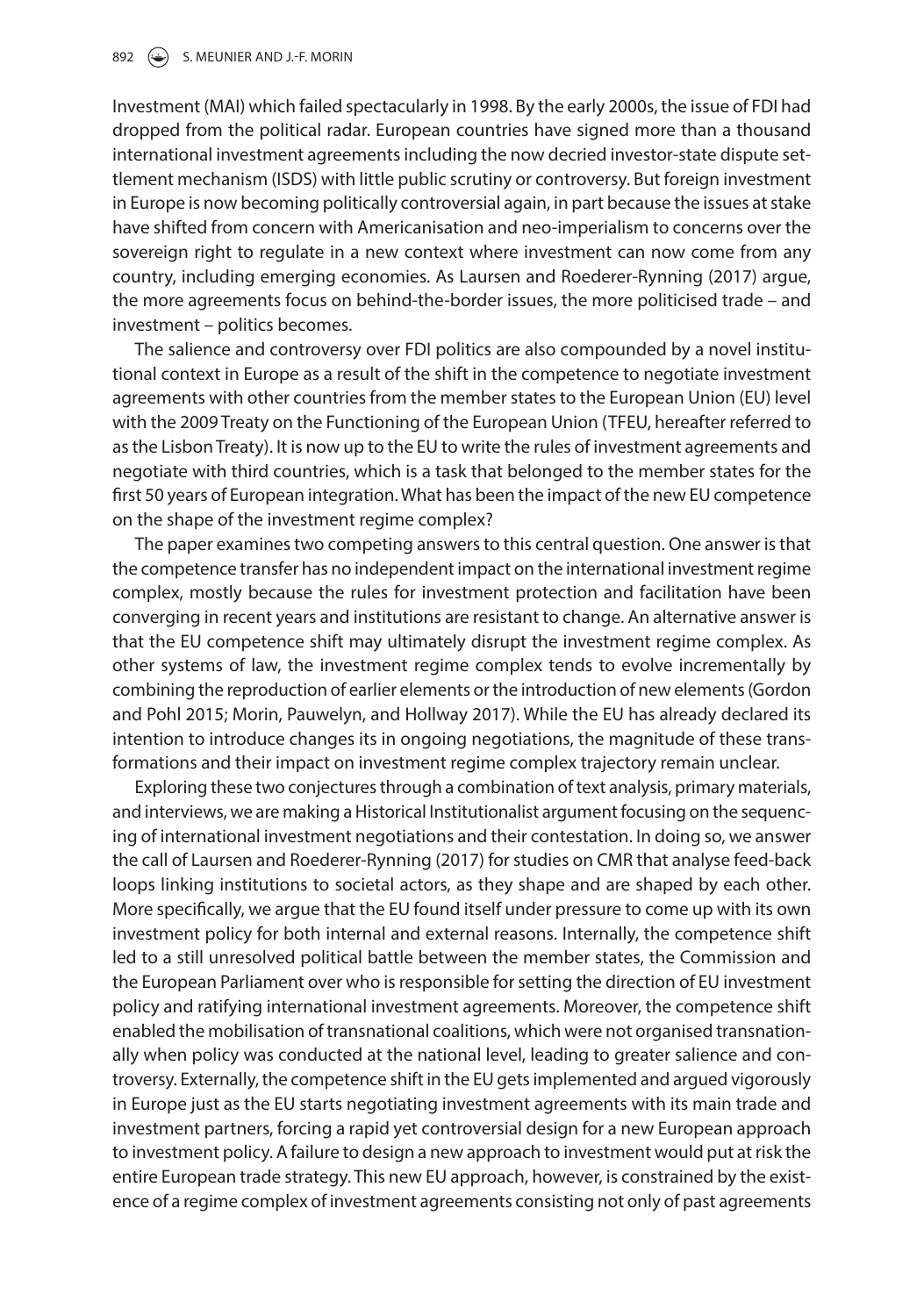but also current and future agreements – we call this the space-time continuum. The result of this learning-and-reacting process is a new European approach to investment agreements which simultaneously duplicates and innovates and could eventually favour a greater centralisation within the investment regime complex.

 The first section presents the competence shift from the national to the supranational which occurred following the implementation of the Lisbon Treaty in 2009. Section Two presents the two alternative conjectures about the impact of the competence shift on the investment regime complex. Section Three explores the internal constraints on the development of a new EU approach to investment agreements, including the power struggle between the various European actors, and the emergence and mobilisation of new transnational, pan-European coalitions. Section Four analyses the external constraints on the development of a new EU approach to investment agreements, including the pull of past, present, and future negotiations. The conclusion argues that the competence shift allows the EU to shape the investment regime complex through both duplication and innovation and suggests that an unanswered question going forward is where the sources of inspiration for institutional innovation come from.

### **The new EU competence over international investment policy**

 Even though trade and investment are intimately linked, the institutional framework regulating their international flows has been quite different. Trade is mostly regulated at the multilateral level through the World Trade Organisation (WTO), which counts 164 member countries as of 2016, and at the bilateral, regional, and plurilateral levels through preferential trade agreements. By contrast, foreign investment does not have an overarching multilateral organisation creating rights and obligations. Instead, the international investment regime complex consists of several thousands of bilateral investment treaties (BIT) and other international investment agreements, which typically regulate the rights of establishment, protection, and dispute settlement of investors between two sovereign states.

 For over fifty years, the institutional framework for regulating trade and investment in the European Community, and then the European Union, mirrored this institutional decoupling at the international level. While trade was at the core of the European integration project and thus the Common Commercial Policy (CCP) was the first policy to be supranationalized, the competence over FDI policy remained at the national level. However, the institutional context in Europe was transformed as a result of the Lisbon Treaty, which folded FDI under the CCP and granted new trade – and thus investment – policy powers to the European Parliament. This section presents the main institutional changes introduced by the treaty reform, as well as the institutional ambiguities that abound during the current implementation period.

#### **The division of competences prior to the Lisbon Treaty**

 Since FDI policy was not addressed by the Treaty of Rome in 1957, member states therefore each developed their own network of BIT with third countries and their own national regulations for vetting FDI at home over several decades. European countries have been the world's most active users of BITs to regulate their foreign investments. Indeed, the modern international investment agreements were pioneered by EU member states (the first BIT in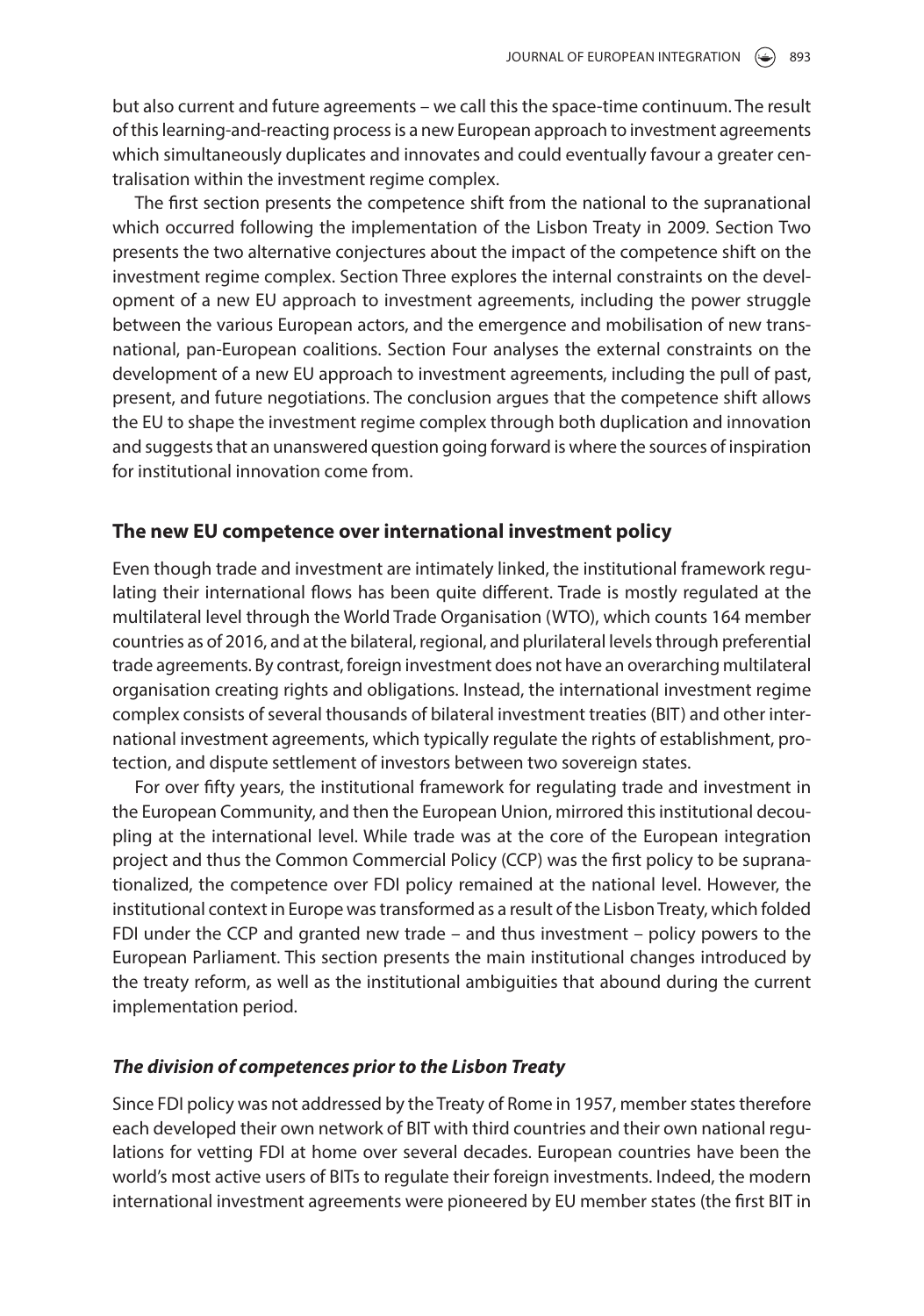the world was signed between Germany and Pakistan in 1959) and many of their standard provisions, such as the ISDS, were European creations. By 2013, more than 1200 out of the 2857 international investment agreements in existence were signed between a country member of the EU and a country from outside the EU (UNCTAD 2017).

 However, the clear initial grant of competence over foreign investment policy to the national level had become increasingly ambiguous as a result of the explosion of FDI worldwide since the 1980s and the growing blurriness between trade and investment. While the formal EU rules governing international investment policy had not changed, the practice had become quite complex. Member states were still responsible for concluding their own investment agreements, but the Commission had started, in practice, to handle the investment chapters including market access and pre-establishment conditions for European investments in the multilateral and bilateral free trade agreements it was negotiating collectively with a 'single voice' (Meunier and Nicolaidis 1999; Elsig 2002; Young 2002; Meunier 2005; Kerremans 2006; Dür and Zimmermann 2007). Thus, competence had 'crept' in practice to the EU as foreign investment was increasingly regulated through specific chapters of broader free trade agreements (Niemann 2013 ; Meunier, 2017 ). Member states retained, however, clear competence over the post-establishment treatment of investment.

 Moreover, in multilateral trade negotiations, the European Commission was in charge of negotiating the Agreement on Trade-Related Investment Measures (TRIMS), the General Agreement on Trade in Services (GATS), and the so-called 'Singapore issues' including 'trade and investment' – even if Member States contested in practice that delegation. Alongside the member states, the EU had negotiated the failed MAI in the OECD and is a member of the Energy Charter Treaty – a multilateral investment treaty with 47 contracting parties designed to protect investments in the energy sector.

 Hence by the end of the 2000s, the competence over FDI policy in the EU had become characterised by confusion and cacophony (Meunier 2014 ). As Ramon Torrent has argued less charitably, the contradictory overlapping of national, supranational, bilateral and multilateral rules on FDI had become a total 'mess' (Torrent 2011 ).

### **The competence transfer in the Lisbon Treaty**

 The December 2009 Lisbon Treaty, which amended the constitutional basis of the EU, created two major institutional changes regarding international investment policy. First, FDI policy was subsumed under the CCP by adding the three word 'foreign direct investment' to its articles on trade policy.<sup>1</sup> Therefore, the power to regulate and negotiate international investment policy was transferred from the member states to the supranational level.

 Second, the Treaty strengthened the role of the European Parliament in trade policy – making, a policy domain in which it had enjoyed almost no input in the past. The Parliament became a co-legislator on trade policy together with the Council of Ministers and has to give its consent to all international trade agreements in the internal ratification procedure. The European Parliament was also granted additional consultation and information powers regarding the progress of international trade negotiations. Because the Lisbon Treaty folded FDI under trade policy, the Parliament thus has become an actor of European investment policy.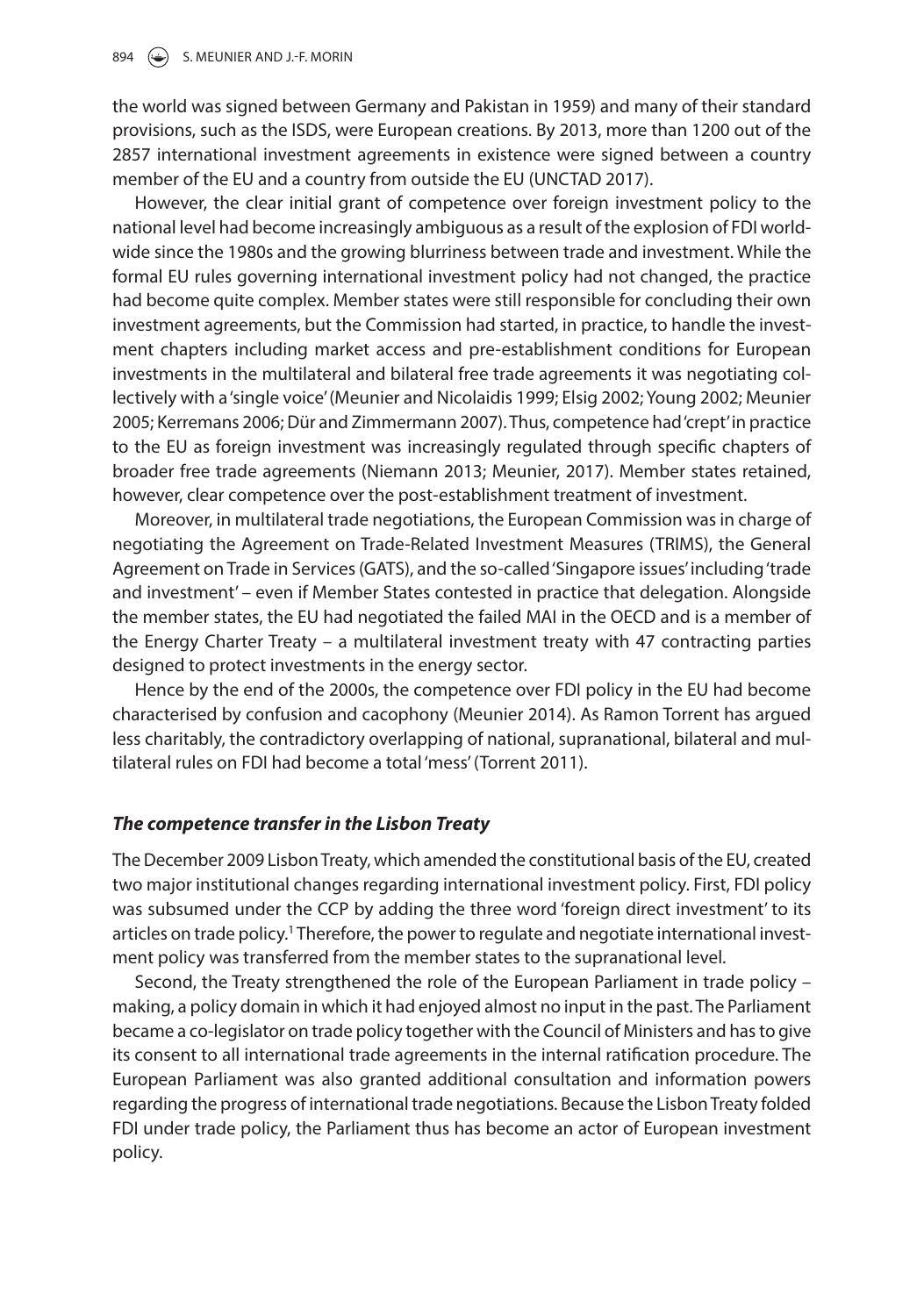#### **Remaining ambiguities about the FDI competence**

 This transfer of competences is not merely an institutional or legal detail; rather it is eminently political. It is moving what has been the backbone of economic globalisation under the reach of the EU, away from national sovereignty. As Meunier ( 2017 ) has argued, this competence shift occurred 'by stealth', without much prior political debate. As a result, implementation has been difficult and fraught with political and legal ambiguities, which are being played out in the first investment negotiations where the EU speaks with a single voice – notably the EU-Singapore Free Trade Agreement, the Comprehensive Economic and Trade Agreement (CETA) between the EU and Canada, the EU-Vietnam FTA, the TTIP with the United States, and the BIT between the EU and China.

 The main remaining ambiguity concerns the nature of the investment agreements negotiated, in particular the question of mixed vs. exclusive competence (Kleimann and Kubek 2016 ). Whether investment agreements are deemed as 'mixed' or 'exclusive' determines who gets to ratify them ultimately – a mixed agreement needs to be ratified both by the EU as a whole and by each member state individually according to its own domestic procedures (which may involve regional parliaments); an exclusive agreement needs only to be ratified collectively by the EU, which now involves the Council voting according to qualified majority and the European Parliament.

 The challenge to the nature of competence hinges on the exact meaning of the threeword mention 'foreign direct investment', which the Lisbon Treaty did not define (Bischoff 2011; Chaisse 2012; Reinisch 2014). Should 'foreign direct investment' be restricted to the widely accepted OECD 'benchmark' definition of FDI as a lasting interest of 10% or more in a foreign enterprise (OECD 2008), or should it also, by extension, cover portfolio investment, both of which are typically addressed in international investment agreements? The Commission and Parliament argue that the scope of the new competence also encompasses portfolio investment, based on the doctrine of implied powers. The Member States claim in a restrictive interpretation that it does not, because 'foreign direct investment' has a standard, accepted definition first issued in 1983; any trade or investment treaty covering both direct and portfolio investment should therefore be of mixed competence. After years of ambiguity and ratification of signed agreements kept in limbo, in May 2017 the European Court of Justice (CJEU) in its Opinion 2/15 ruled on the EU-Singapore FTA that the EU has exclusive competence over all aspects of the agreement except for provisions on portfolio investment and ISDS. Other legal ambiguities, notably surrounding the compatibility of such agreements with EU law, have not been lifted yet.

 An additional ambiguity concerns the policies governing inward investment, in particular the vetting of particular investment deals. Right now each country has its own national procedures (or has none), whether based on national security or on economic criteria. While the strongest supporter of a common approach has been the European Parliament (European Parliament 2012), the Commission has been divided regarding the necessity of establishing a common vetting system for FDI into the EU. As for the member states, not one for now has openly supported this proposal.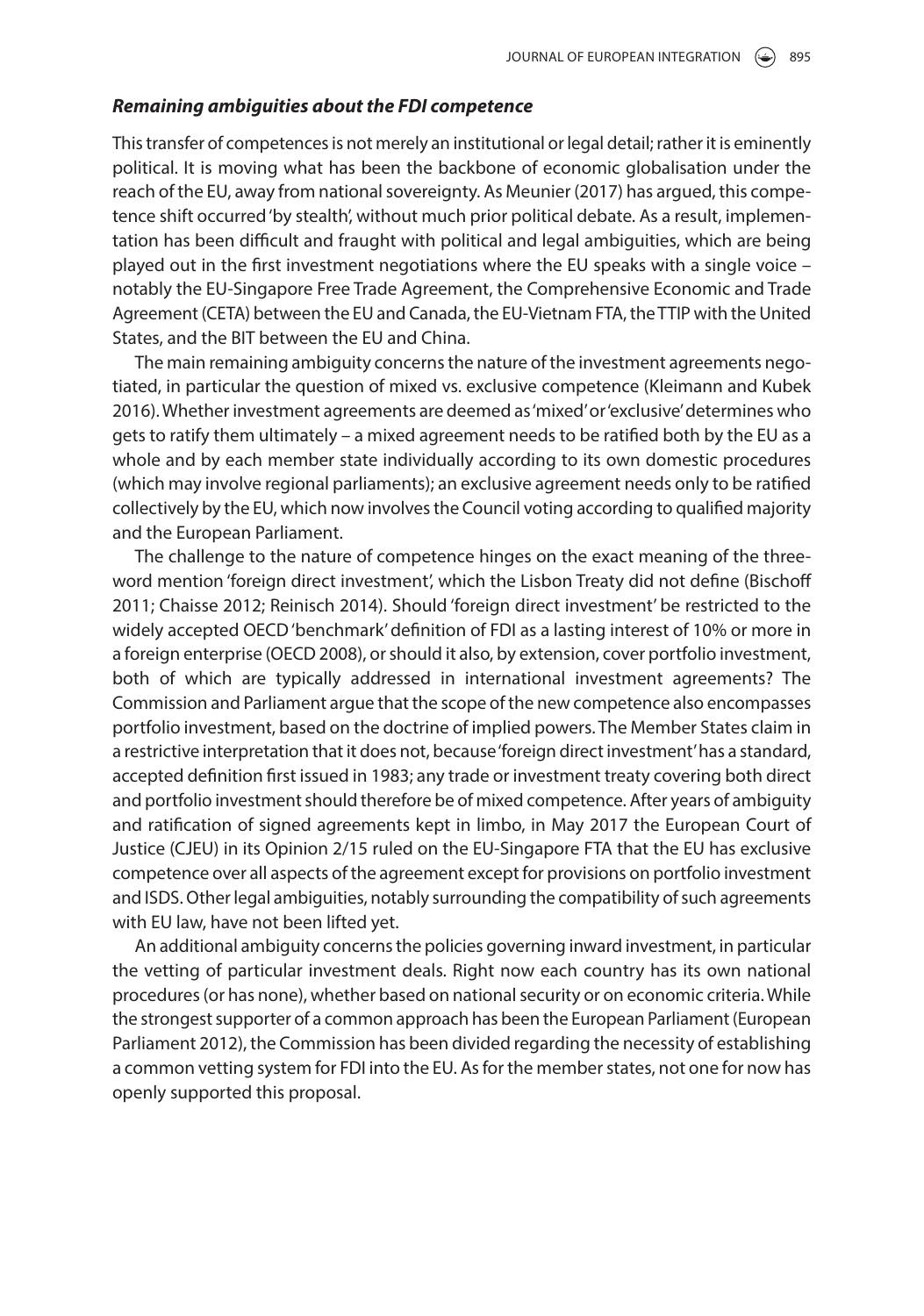# **Linkages between the EU competence shift and the investment regime complex**

 The political debate on the transfer of competence over FDI policy is happening just as the EU is involved in major negotiations with some of its largest trade and investment partners. This creates many opportunities for linkages between the development of a new EU approach to investment policy and the existing set of treaties and rules forming the FDI regime complex. This section considers alternative ways in which the EU competence shift could end up affecting or not the shape and direction of the investment regime complex.

# **No independent impact of the competence shift on the investment complex**

 It could be that no matter what the CJEU rules on the nature of competence, the subsuming of FDI under the CCP will not have any independent impact on the international investment regime complex, mostly because international rules for investment protection and facilitation have been converging in recent years; at best, the competence shift may accelerate this convergence.

 A regime complex is commonly defined as a set of institutions with partially overlapping mandates and memberships (Aggarwal 1998; Raustiala and Victor 2004; Alter and Meunier 2009; Orsini, Morin, and Young 2013). The investment complex is characterised by the lack of an overarching international institution and instead by the existence of thousands of BITs, investment chapters of FTAs, and other regional, plurilateral and multilateral investment agreements – such as the WTO Agreement on TRIMS and the GATS, the Energy Charter, soft law instruments like UN resolutions and OECD codes of conduct, as well as several rulings and awards, adopted either under the Convention on the Settlement of Investment Disputes, the United Nations Commission of International Trade Law or another dispute resolution mechanism. These various institutions are profoundly embedded in a coherent system: BITs provide highly standardised rules, they are based on the same set of norms and principles, they are tied together by Most Favoured Nation clauses, they are negotiated and implemented in the shadow of each other, and they are adjudicated by a closed circle of arbitrators. We consider the dense network of investment agreements as a polycentric form of de facto multilateralism (Morin and Gagné 2007; Schill 2009; Pauwelyn 2014; Meunier and Morin  $2015$ ).

 One important feature of the investment regime complex is the use of templates for investment agreements. Some BITs are marginally tailored to a particular pair of countries, but a large part of the text is copied and pasted from earlier agreements, based on a formal or an informal model agreement (Allee and Elsig 2015 ). This practice suits negotiators with bounded rationality who cannot calculate ex ante the optimal investment protection for a given pair of countries but can incrementally improve their model agreement ex post based on prior experience (Skovgaard Poulsen 2015).

 Moreover, these templates have increasingly converged between countries over time. BITs started historically as agreements between a developed and a developing economy, but all kinds of pairings exist nowadays, which has favoured policy diffusion and led to convergence (Elkins, Guzman, and Simmons 2006; Jandhyala, Henisz, and Mansfield 2011). When two countries with templates have negotiated together, they may have learned from each other's experience, including their legal experience from ISDS, and adapted their own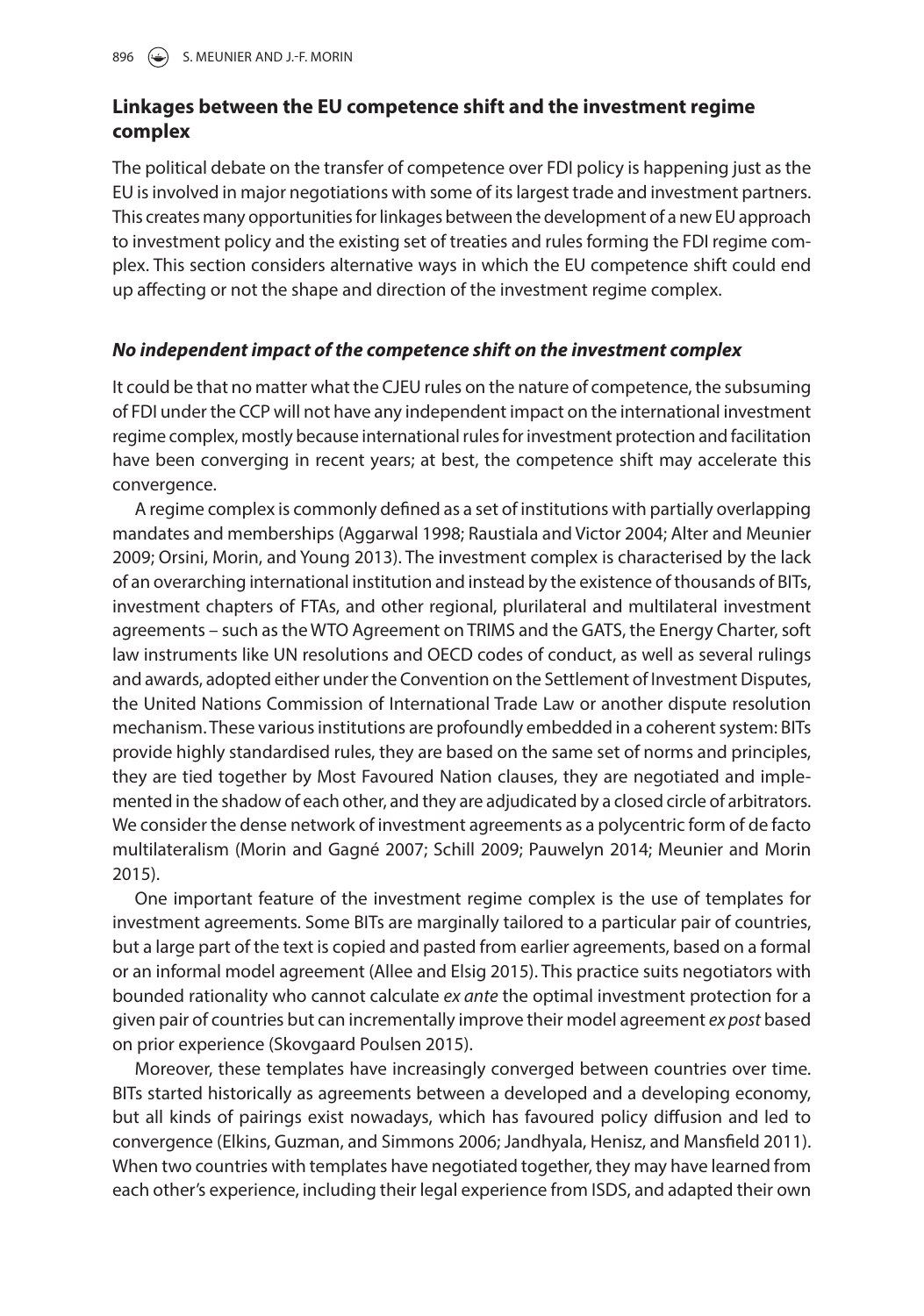template. As a result, empirical studies have found convergence around a number of core rules in investment agreements across countries (Schill 2009 ; Pauwelyn 2014 ; Alschner and Skougarevskiy 2016a).

 Evidence suggests, in particular, that recent trends in the convergence within the polycentric investment regime complex were not about maximising investment flows, which are difficult to attribute to the presence of a BIT, let alone its specific design, $^2$  but about minimising litigation risks, which are the main sources of contestation. Each new BIT generation includes additional safeguards for host countries, limiting risks of frivolous and illegitimate claims. These additional safeguard result from a better understanding of their legal liability, gained from the experience of controversial claims (Gagne and Morin 2006; Jandhyala, Henisz, and Mansfield 2011). Under this perspective, contestation has led to incremental adaptation rather than grand ruptures, favouring the stability and resilience of the investment regime complex (Gordon and Pohl 2015; Stone Sweet, Chung, and Saltzman 2017).

 One could therefore expect the competence shift over FDI to the EU not to affect the investment complex in any significant way. The EU's room for manoeuvre for including novel provisions in its new investment agreements is significantly limited by this growing international convergence. Moreover, the EU does not have sufficient experience with the investment regime complex to operate a normative revolution and go against the collective learnings gained incrementally from the last sixty years. At best the competence shift could be expected to accelerate this convergence by replacing all the individual BITs of member states with BIT negotiated collectively by the EU, and therefore upgrading the investment provisions of old agreements to modern standards.

 Some of the observable implications of the conjecture that the competence shift will have no independent impact may be: a growing overlap between the text of IIAs negotiated by the EU and existing recent IIAs by non EU partners; and the development of an EU template that is either an average of the existing templates of EU member states or an assortment of 'best practices' from member states.

#### **A transformative impact of the competence shift on the investment complex**

 Alternatively, one could expect the EU competence shift from the individual member states to the supranational EU to have a potentially transformative effect on the investment regime complex. The transfer of competence might provide an opportunity for 'institutional innovation', defined as the introduction of institutions that are normatively different from the regime complex's existing institutions (Morin, Pauwelyn, and Hollway 2017). Disruptive innovations are rare in the investment regime complex, as previous agreements and existing models creates expectations of behaviours and favour stability (Gordon and Pohl 2015 ). The EU, however, is free from the constraints of an existing model and may seek to develop its own distinctive approach to international investment policy. In turn, because of the bargaining leverage gained from the consolidation of disparate national approaches into a collective template, the EU may try to impose its new model to the rest of the world and shape the investment regime complex as a result.

 The EU may wish to develop its own approach to international investment policy for several reasons. First, EU actors have their own interests which are distinct from those of the member states. As the current legal fight over the definition of FDI reveals, political competition between different levels of governance over the investment competence runs deep.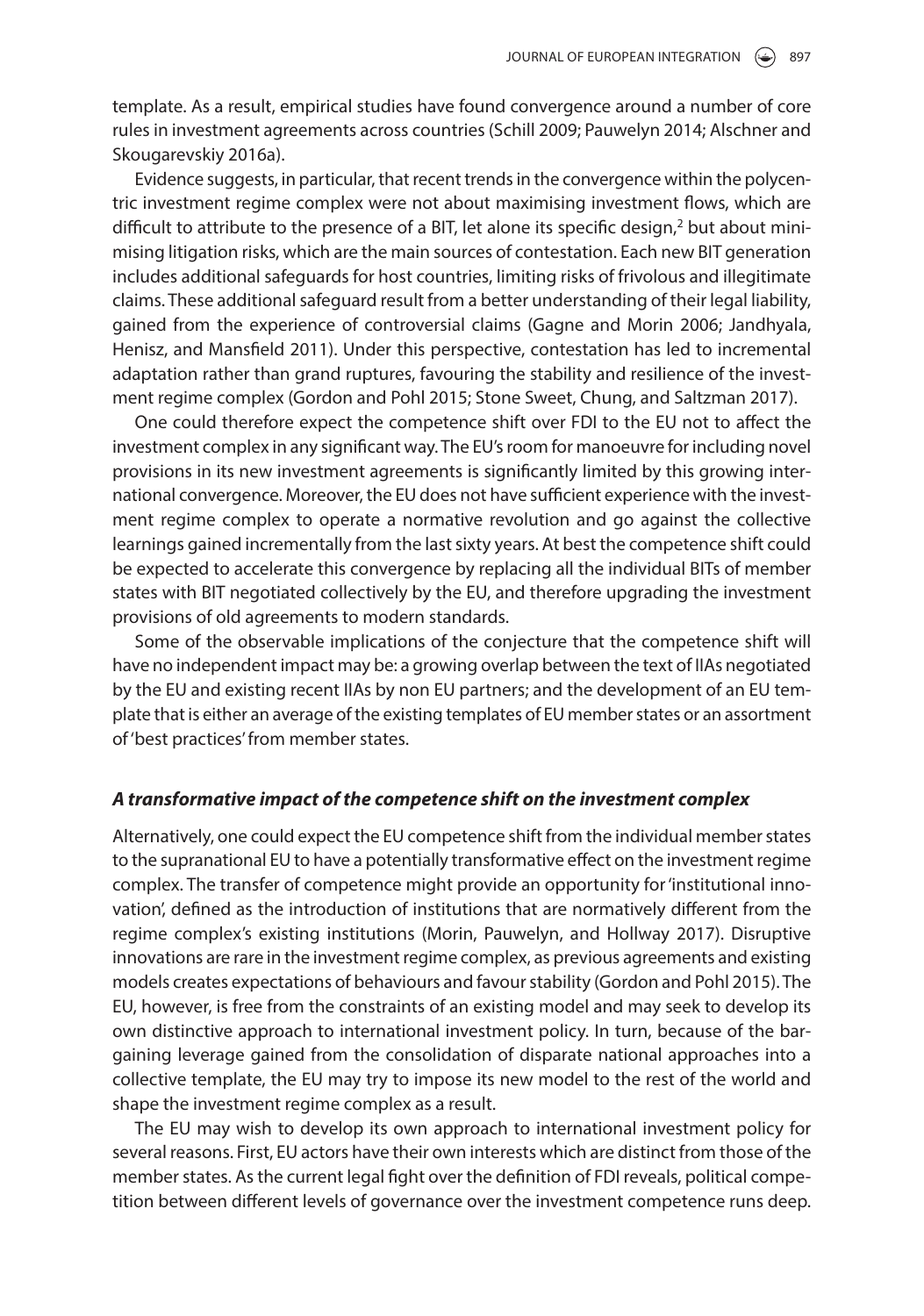Having its own template would be a way for the EU to assert that it is now in charge and establish clearly the exact contours of competence. Likewise, parliamentary actors, such as the European Parliament Committee on International Trade (INTA), may wish to assert this new power by contributing to the development of a signature approach to international investment agreements. If both the Commission and the Parliament want to make their mark on EU investment agreements, divergence in their preferences may lead to innovative compromises.

 Moreover, the competence shift has also enabled the emergence of the transnational mobilisation of economic and social interests. Prior to the shift, the negotiation and ratification of international investment agreements by individual European countries were typically considered a technical and non-political issue, on which little transparency or spotlight was shed. The competence shift transformed that perception. Suddenly, the stakes became commonly shared by all in the EU, so interest groups started to mobilise transnationally. Alasdair Young argues that transnational, transatlantic mobilisation has been a distinctive feature of the TTIP negotiations (Young 2016). Here we argue that the competence shift over FDI enabled the mobilisation of pan-European groups. The result may be a transformation of the policy options available to the EU – treaty provisions, such as the ISDS mechanism, which may have been acceptable in the past when few people were paying attention become off the table once interest groups start to mobilise across borders.

 An additional mechanism through which the competence shift may affect the investment regime complex is by enhancing the bargaining leverage of the EU in international investment negotiations. The leverage gained from the consolidation of disparate national approaches into a collective template may facilitate the imposition by the EU of its new approach to investment agreements to the rest of the world (da Conceição-Heldt and Meunier 2014). Under this perspective, the competence shift might be conceptualised as an exogenous event that propels the regime complex on investment toward a different trajectory.

 Some of the observable implications of the conjecture that the competence shift may have a transformative impact may be: a brand new EU template breaking from prior model agreements on many key points and the gradual diffusion of the EU template internationally.

# **Internal constraints on the development of a new European approach**

 In developing its new approach to investment, the EU can learn from different, not mutually exclusive sources, such as the models already put in place over decades by its member states, both through the negotiation of agreements and through the practice of dispute resolution. This section explores the internal constraints on the development of a new EU approach to investment agreements, including the power struggle between the various European actors and the emergence and mobilisation of new transnational, pan-European coalitions.

### **The power struggle between the various European actors**

 The competence shift was not a policy change designed and explicitly approved by member states, as Meunier ( 2017 ) has argued elsewhere. As a result, the political debate is happening in the implementation phase, which creates constraints on what the EU can include in its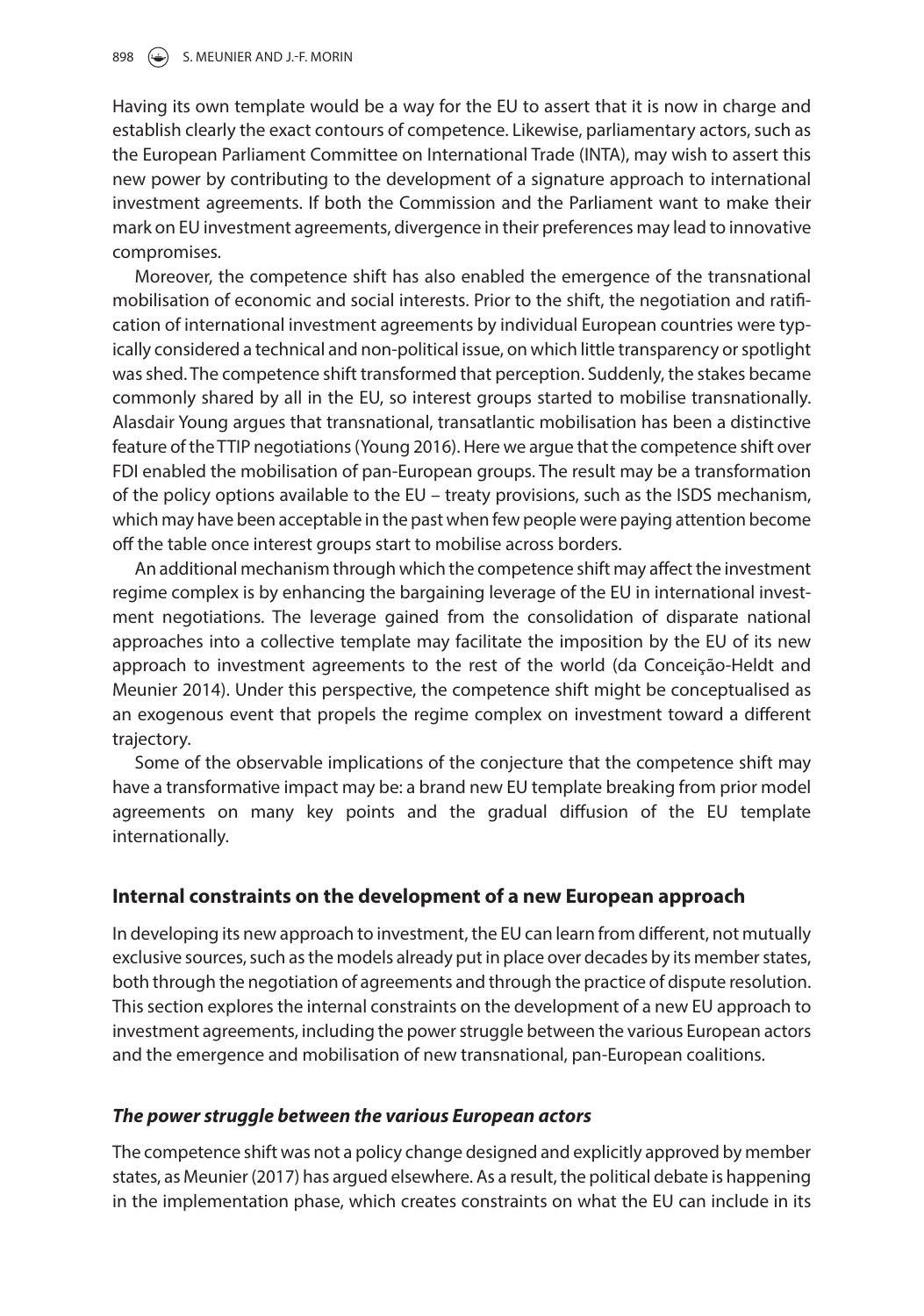new approach. Notably, ever since member states realised the potential scale of the shift after the entry into force of the Lisbon Treaty in December 2009, they have been trying to get some control back, or at least to circumscribe the sphere of action devolved to the EU. The contentious debate over competence, which delayed the design and implementation of the new EU approach initially, heated up as the first two agreements were signed, with Singapore and Canada. In 2015 the Commission was forced to ask the Court of Justice for clarification on the scope and nature of these competences, so as to determine who would actually be ratifying the EU-Singapore FTA. In July 2016, in the face of insurmountable pressure from the member states, especially France and Germany, Commission President Juncker decided to treat the CETA with Canada as a mixed agreement so as to speed up its provisional application and ratification, while the CJEU was considering the case. The provisional signing of CETA introduced regional institutional actors into the complicated debate over competence, especially the Parliament of Wallonia in Belgium which eventually managed to suspend the provisional application of the investment clauses in exchange for the conclusion of CETA. Even after the Court ruled on Opinion 2/15 in May 2017, the competence fights between the various European institutional actors may not be over, especially since Belgium announced that it would seek the opinion of the CJEU on a different issue, that of the compatibility between the new proposed Investment Court System (ICS) to settle investment disputes and EU law.

#### **The emergence and mobilisation of new transnational, pan-European coalitions**

 Except for occasional outbursts from time to time, such as the OECD MAIs which failed in 1998 in face of public protest (Kobrin 1998; Young 2002), investment negotiations used to be seen as largely technical, legal, and politically uncontroversial. It has recently become a prominent case of CMR (Laursen and Roederer-Rynning, 2017 ). We argue that the recent explosion of public contestation against the investment regime complex in Europe results from the emergence of pan-European transnational coalitions, fuelled by controversial disputes and enabled by the competence shift.

 The main sources of dissatisfaction regarding the investment regime complex are endogenous and result from a mechanism known as ISDS, which enables a private investor to sue a state for compensation as a result of state actions which have allegedly caused damage to the investor. These claims are adjudicated by a three-person ad hoc arbitral tribunal, which can order the state to compensate the investor without the possibility of appeal. Chronologically, the level of contestation grew proportionally with the exponential rise of these disputes (Skovgaard Poulsen 2015 ). Geographically, the regime is more heavily contested in countries subjected to investors' claims. It became highly controversial in Canada in the 1990s after the Ethyl and Myers cases (Gagne and Morin 2006), in Argentina in the 2000s in the aftermath of a number of ISDS cases, and more recently with the Vattenfall case in Germany and the Philip Morris case in Australia.

 After the EU gained competence over FDI with the Lisbon Treaty, it embarked on a series of trade and investment negotiations, which started off as depoliticized and out off the public spotlight. The first negotiation to be concluded under the new competence was the CETA between the EU and Canada in August 2014, which included ISDS provisions inspired from NAFTA. The second agreement to be signed was the EU-Singapore FTA (EUSFTA). The Goods and Services Agreement was completed in 2012 and the Investment Protection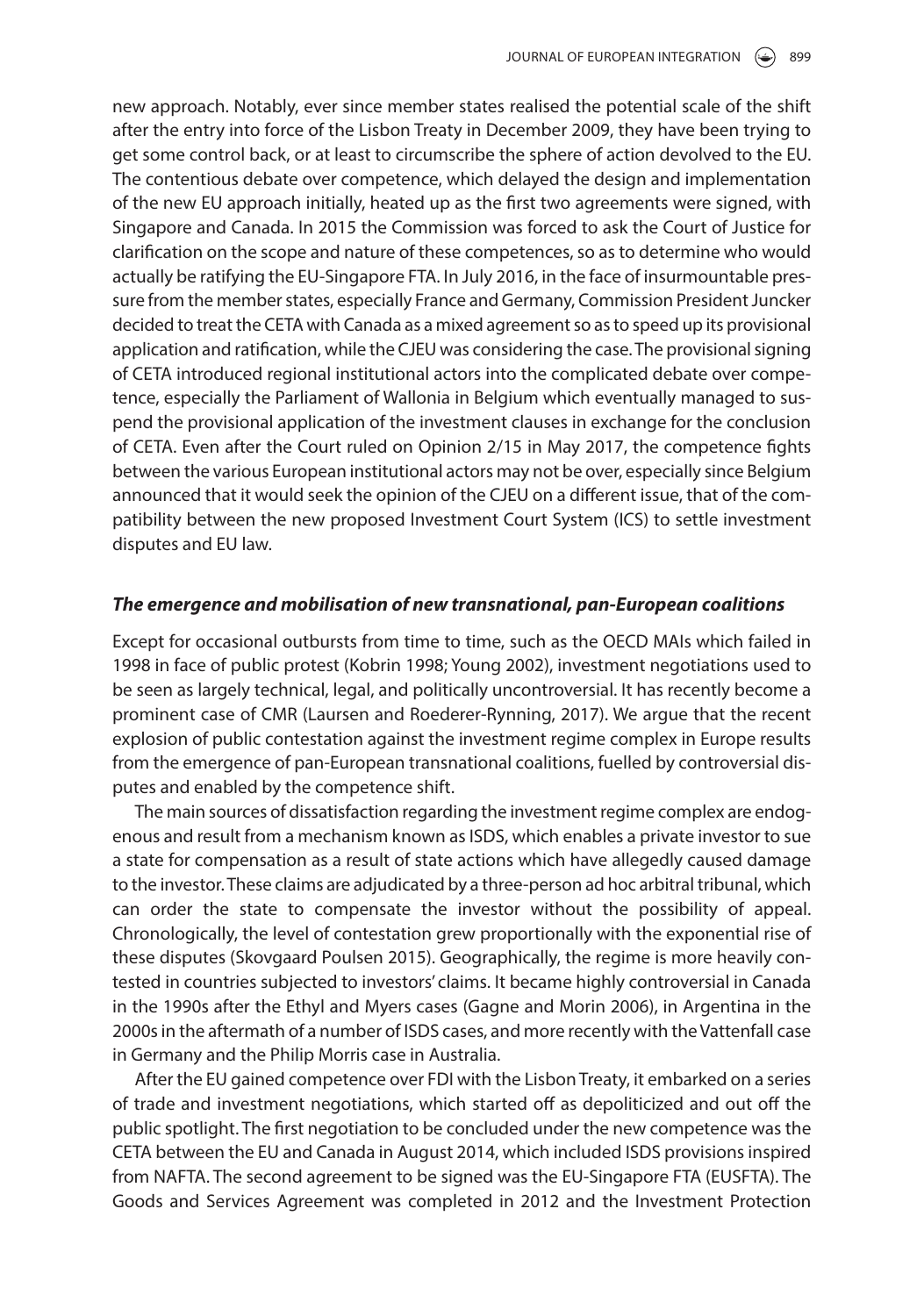Chapter in October 2014, including ISDS provisions. The EU also was negotiating during that period an FTA with Vietnam (concluded in January 2016), a BIT with China (launched in November 2013), and FTAs with multiple nations, including many from the ASEAN community.

 The investment provisions in these negotiations did not become controversial until the EU launched the negotiations with the US over the TTIP in February 2013, which shed spotlight on the ISDS mechanism and stoke public dissatisfaction. ISDS erupted as a major public issue for a variety of reasons (Meunier and Poulsen 2016), including the size of the American economy and anti-Americanism.

 An additional important cause of this eruption is the dispute opposing Vattenfall to the German government since 2012. When Germany decided to phase-out of nuclear energy in the aftermath of the Fukushima disaster, the Swedish energy company Vattenfall filed an arbitral claim against Germany under the Energy Charter. As Pelc notes, Vattenfall had every incentive to make this challenge salient to deter 'other countries that might consider following suit' and 'chose to publicize the amount of compensation sought, over USD \$ 5 billion' (2016). The German public reacted strongly to this lawsuit, perceived as a fundamental threat to an important public policy. Yet, German civil society groups neither targeted the German government, who had signed the Energy Charter, nor the Swedish corporation Vattenfall. Instead, as a result of the Lisbon competence shift, German discontent built on existing transnational advocacy networks on trade issues, grew into a pan-European mobilisation, and targeted the European Commission.

This, added to the transatlantic mobilisation enabled by TTIP (Young 2016), forced the issue of ISDS on the table and prompted the European Commission to stop all negotiations for several months in 2014 while it engaged in a vast consultation throughout Europe over ISDS. The Commission received about 150,000 replies from civil society showing massive scepticism towards the ISDS instrument.

 As a result of this vast consultation with civil society, both online and in formal settings with various stakeholders, the EU decided in November 2015 to modify its approach to the settlement of investment disputes (Schill 2016 ). Instead of the traditional ISDS instrument, the EU proposed the creation of an ICS, which includes a tribunal of first instance and an appeals tribunal, composed of a permanent roster of impartial and independent judges appointed ahead of time by the two parties to the treaty (unlike the arbitrators appointed on an ad hoc and bilateral basis in ISDS). The proceedings would be transparent, most documents would be publicly available, and the tribunal would be subjected to time constraints to render decisions. Ultimately, the objective of the ICS is to transform into a permanent multilateral investment court.

 One can therefore argue that this potentially impactful proposal would not have seen the day if not for the massive public protests against ISDS that erupted throughout Europe. In turn, this public contestation resulted from the transnational mobilisation of various interest groups, which were enabled as a result of the competence shift.

# **External constraints on the development of a new European approach**

 The new EU approach to international investment policy is also not developed in an international vacuum. This section analyses the external constraints exerted by past, present,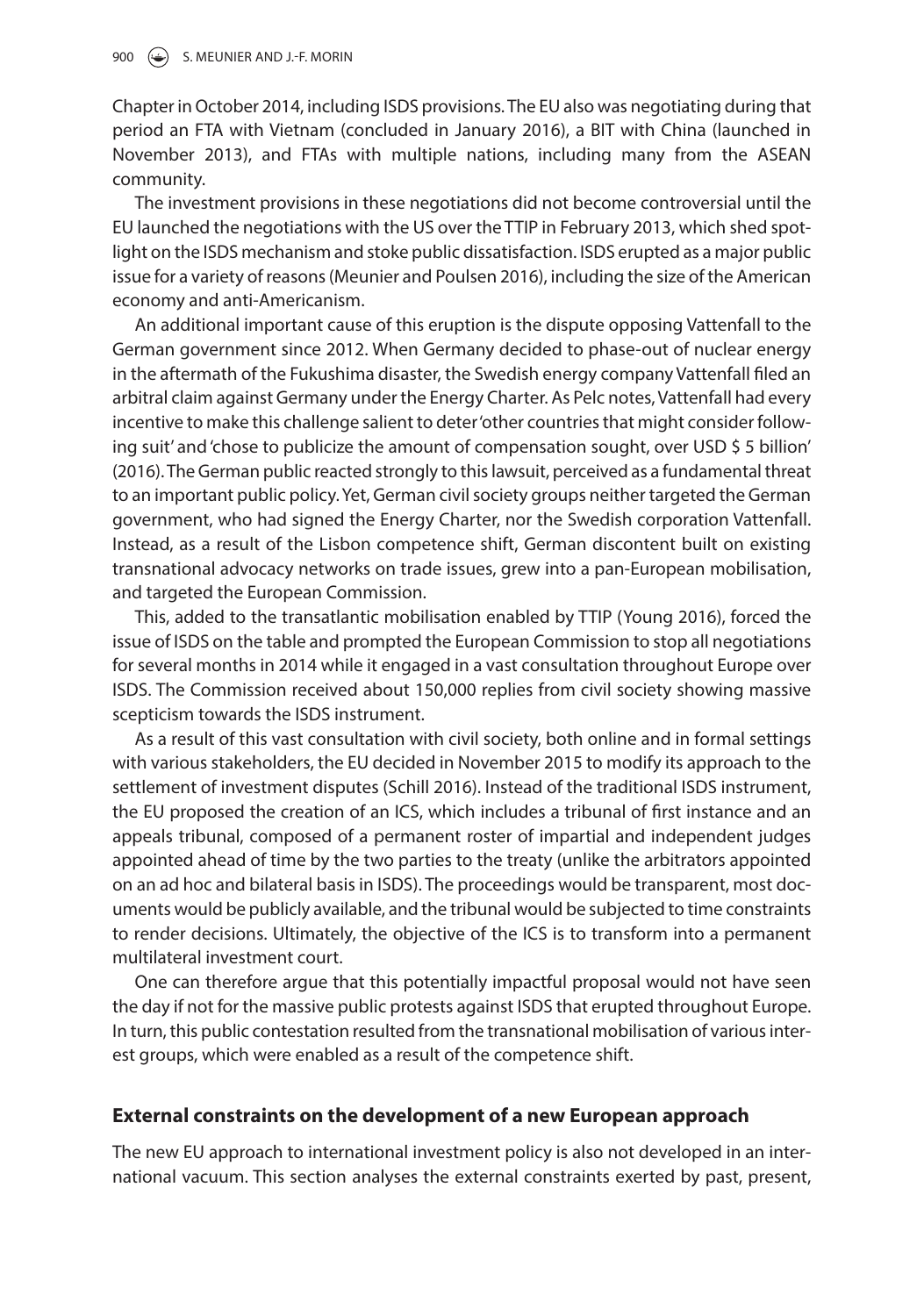and future negotiations on the shape and substance of the EU's policy towards international investment negotiations.

#### **The pull of past agreements**

 In developing its own distinctive approach to investment policy, the EU is not starting from a blank slate. Negotiations take place in the context of a very dense, polycentric global investment regime complex made up of thousands of bilateral, plurilateral, and multilateral agreements. What the EU can do and where it can learn from today is dependent on past arrangements which constrain the policy options available.

 Prior agreements provide a baseline for what is acceptable in a new agreement. For instance, when currently negotiating the BIT with China, the EU cannot go back on the investment protections and market access provisions already included in the existing 26 BITs between China and individual EU member states. Another example is found in TTIP: while the EU and the US are not bound by a free trade agreement or an investment treaty, they are joint parties to many transatlantic dialogues and institutions and the US has signed BITs with 9 EU member states (before they joined the EU) $3$  – this provides a minima of what must be included at least in TTIP.

 Prior agreements also determine what the EU could borrow from in developing its new model. On one hand, European states have far more experience in negotiating international investment agreements than other countries, as they invented both BITs and ISDS. On the other hand, the North American model, developed with NAFTA and revised since, could serve as source of inspiration for the best accepted practices in investment protection and promotion. The US model, in particular, was revised in 2004 and in 2012 to better protect governments' right to regulate in light of controversial NAFTA cases, an issue that is now of particular interest for the European Union (Gagne and Morin 2006). This might even give rise to a 'boomerang' effect where the EU adopts a model influenced by the American model, which itself was influenced by European models.

#### **The pull of current negotiations**

 The involvement in simultaneous negotiations with different partners also determines the range of options available to the EU. First, negotiating several parallel agreements at once may put a severe constraint on the resources available to carry out effectively another set of international negotiations, notably manpower issues and personnel shortage (Meunier and Morin 2015 ). This may delay the course of negotiations or introduce sequencing between negotiations. It also creates an obligation of consistency between parallel agreements – it would be difficult politically to justify why ISDS clauses must be included in an agreement with Singapore but not with the US, for instance. The negotiation of several parallel agreements may also create opportunities, as for instance DG Trade sectoral experts monitor several negotiations simultaneously and therefore enable the flow of information back and forth.

 The sequencing of negotiations also might have its own implications on substance. The first agreement to be concluded under the new EU competence was the EUSFTA with Singapore in 2014. The EU shortly thereafter finished negotiating with Canada. Both agreements, which each include ISDS clauses, have subsequently been in the 'legal scrubbing'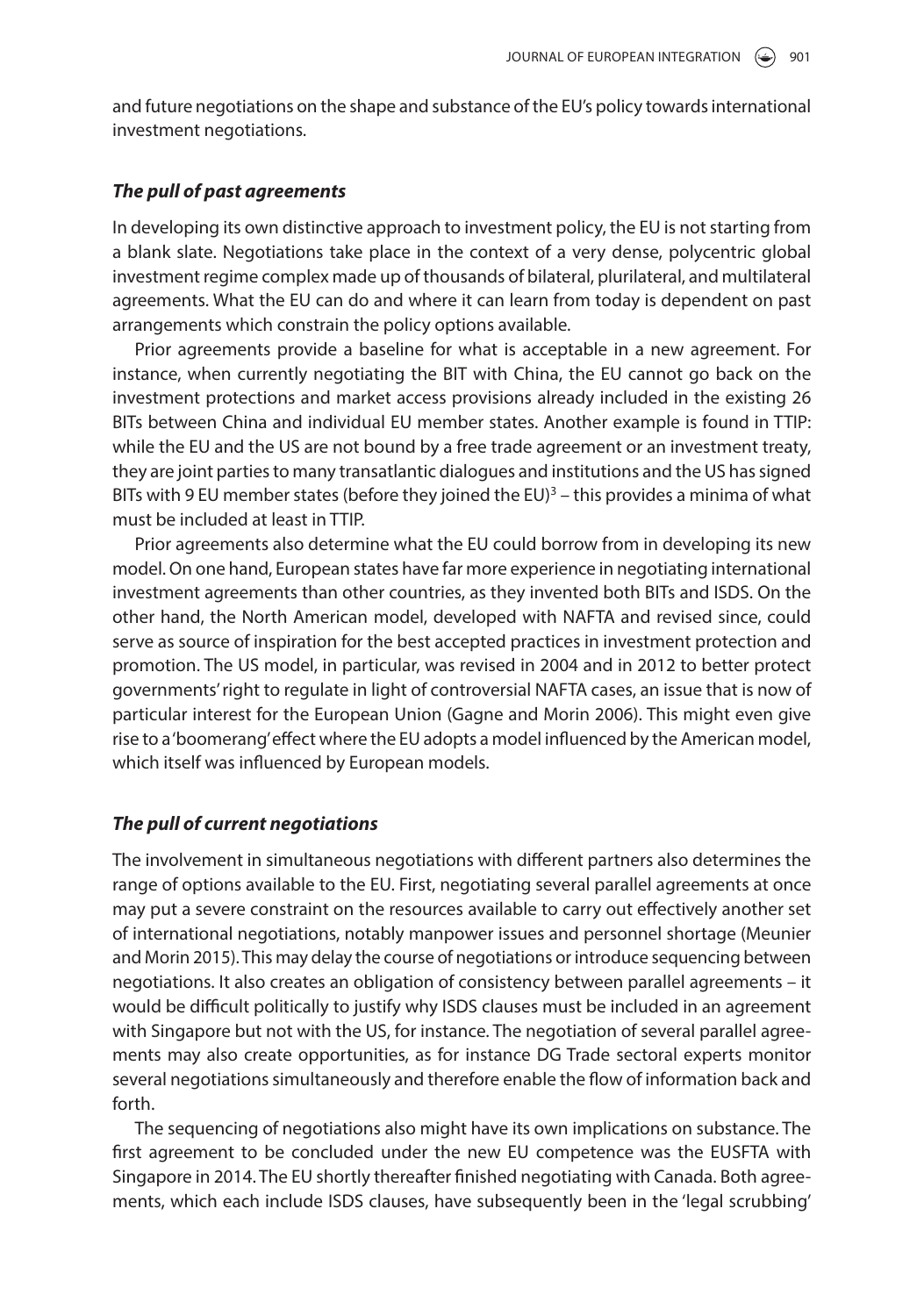phase while the EU was negotiating other agreements in parallel, including TTIP, the EU-China BIT, and FTAs with several ASEAN countries. Neither could be formally ratified until the CJEU hands back its ruling on Opinion 2/15 on the issue of competence in the EUSFTA, though the EU and the member states signed in October 2016 the provisional application of CETA (minus the investment provisions). In the meantime, just a few weeks after 150,000 people demonstrated in Berlin and a petition against TTIP listed 3,300,000 names, the EU announced its proposal for a new ICS to replace the classic ISDS in November 2015.

 The announcement also came a few days before the EU was due to conclude the last round of negotiations for the EU-Vietnam FTA. Thanks in part to their asymmetrical power over Vietnam, EU negotiators persuaded Vietnamese negotiators to replace the ISDS clauses which were already in the draught agreement text with new model provisions on dispute settlement.<sup>4</sup> The EU-Vietnam agreement became the first agreement ever concluded (but neither yet signed nor ratified) to include 'permanent appeal tribunal' as well as a commitment to 'enter into negotiations for an international agreement providing for a multilateral investment tribunal<sup>5</sup>'.

 With this Vietnamese precedent and while CETA was still officially under 'legal scrubbing', as the EU was waiting for the CJEU to rule on the competence issue, the Commission went back to Canada and asked to replace the ISDS clauses with a permanent investment tribunal and an appellate tribunal. Convincing the Canadian government was an important step for the Commission, as its bargaining power with Canada is less asymmetrical than with Vietnam. It was also a necessary step if it ever hoped to convince the US government in the course of TTIP negotiations. The opportunity had to be seized as the new liberal government in Ottawa did not seem opposed to the idea of a permanent tribunal (see Hübner, Balik, and Deman, 2017 ). Investor-state disputes have long been controversial in Canada as a result of a number of NAFTA cases (Gagne and Morin 2006 ). Until Vattenfall filed a complaint against Germany in 2012, Canadian civil society groups were in fact more mobilised than their European counterparts against the inclusion of an ISDS in CETA (Duchesne and Morin 2013, 21). Moreover, recent Canadian investment agreements typically include a number of safeguards similar to the ones now championed by the European Commission, including on the right to regulate, on the definition of indirect expropriation, on transparency of legal proceedings. In fact, the Canada-Korea agreement concluded in March 2014 includes a provision making it clear that the Canadian government was already open to the idea of an appellate tribunal: 'Within three years after the date this Agreement enters into force, the Parties shall consider whether to establish a bilateral appellate body or similar mechanism to review awards.<sup>6</sup> The permanent appeal tribunal suggested by the European Commission seemed to flow logically from the evolution of Canadian investment agreements. Nevertheless, as Alschner and Skougarevskiy observe, CETA 'legal scrubbing' was tantamount to a renegotiation: 'The EU has played its cards smartly, integrating its updated investment policy preferences into an already finalized text and thereby improving its negotiation position vis-à-vis the United States' (2016b).

 The Commission was not the only actor to have the parallel TTIP talks in mind when it completed its negotiations with Canada. The pan-European mobilisation of European civil society groups against the inclusion of an ISDS in CETA appeared relatively late in the negotiation process. It emerged only in 2013, when negotiations with Canada were almost over, and grew until October 2016, with Wallonia nearly blocking the signature process. The launch of TTIP negotiations in 2013 largely explains this odd sequence of events. As Hübner, Balik,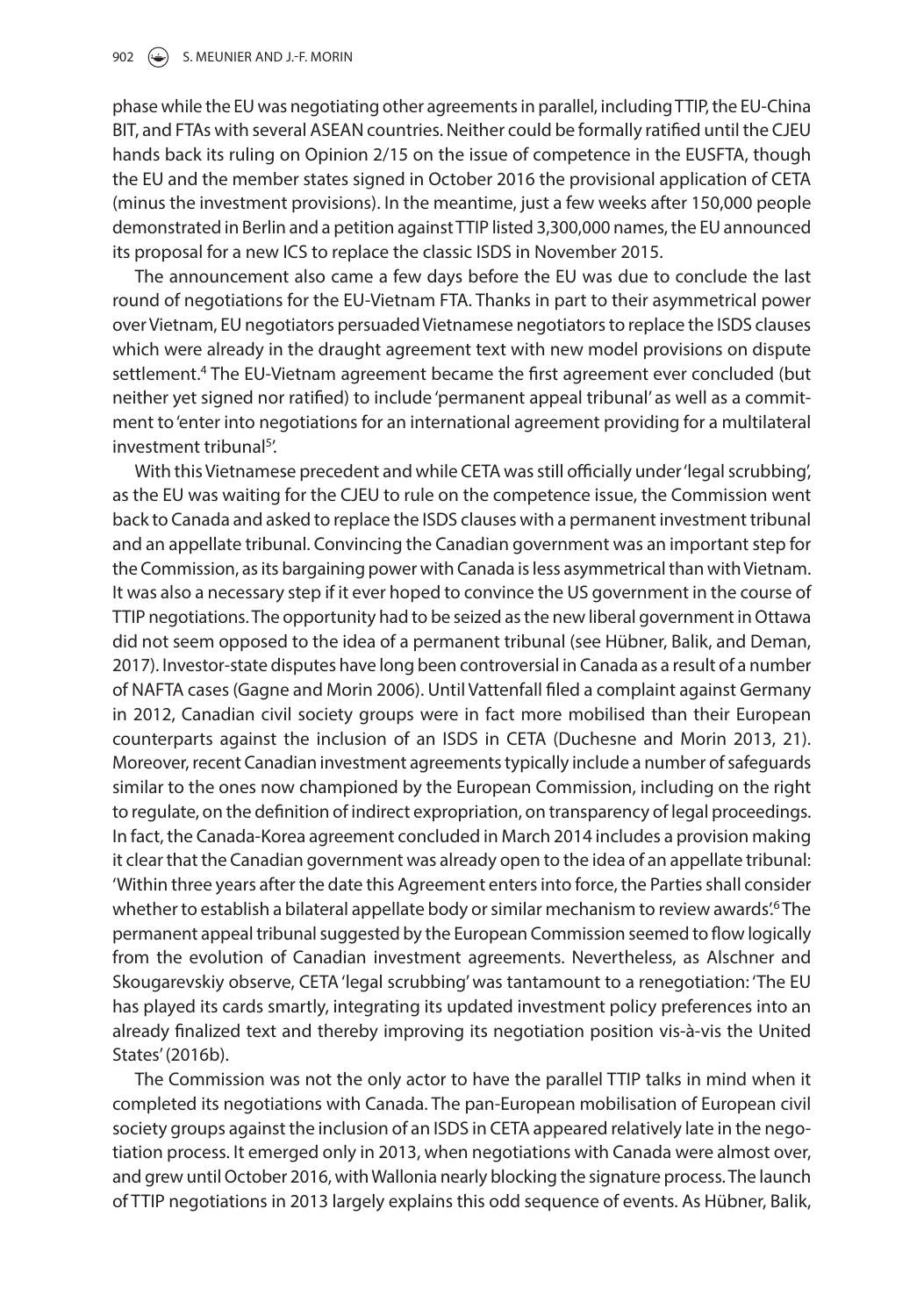and Deman (2017) observe, 'TTIP and CETA became increasingly interconnected, and were often seen as more or less two agreements stemming from the same flesh'. The energy deployed by civil society groups and the Wallonia government in their resistance to CETA can largely be attributed to the fact that they saw it as dangerous precedent for TTIP. Sequencing clearly did matter in this case.

### **The pull of future negotiations**

 Future negotiations may also impact the range of options available to the EU today as it develops its new approach to investment. Provisions may be included today with one partner, even if they do not seem necessary, to serve as precedent when negotiating in the future with a different partner. This may slow down the current negotiating process as the provisions that negotiators may want to include now to influence future agreements are, by nature, controversial. So instead of delaying the fight until later, negotiators with this strategic, forward-looking outlook are provoking the public debate at an earlier time, which may slow down or even stall the negotiations (Meunier and Morin 2015).

 The TTIP negotiations provide an example of this dynamic. If one judges by public protest, ISDS is one of the most controversial aspects of TTIP. Many have questioned whether any dispute settlement is needed in the transatlantic agreement in the first place. After all, these clauses were created to protect investors in polities with untrustworthy legal and political system. It would certainly be easier in the current public opinion context in Europe to remove ISDS altogether and sign a TTIP without dispute settlement. The benefits of including an ISDS in TTIP are even doubtful, as most analysts believe that it will not increase transatlantic investment flows in itself. The bottom line is that an ISDS in TTIP seems politically costly, legally risky, and economically worthless, if analysed in isolation from the global context. But others have been forcefully arguing that dispute settlement needs to be in today so that it can serve as precedent tomorrow, when the EU negotiates with less trusted partners.

### **Conclusion: the space-time continuum of investment agreements**

 This paper has argued that a novel institutional framework is shaping the new politics of foreign investment policy in the EU, which in turn allows the EU to attempt to make its mark on the investment regime complex. However, while the competence shift has allowed the EU to innovate in developing its own approach to negotiating international investment agreements, notably with the proposal to create an ICS, the novelty may be only at the surface as the constraints of past, current, and future negotiations restrict the options available to EU actors – we call this the space-time continuum. Indeed, the core of our argument hinges on the timing and sequencing of international investment negotiations, which limit the possibilities for true institutional innovation unless there is a critical disruption. The result of this learning-and-reacting process is a new European approach to investment agreements which simultaneously duplicates and innovates and could eventually lead to the adoption of a multilateral instrument, which would disruptively create centralisation within the investment regime complex.

 It is too early to tell if the EU proposal for a permanent investment court is a disruptive innovation or nothing more than incremental adaptation. If established, this court might be no substantially and procedurally radically different from the existing polycentric system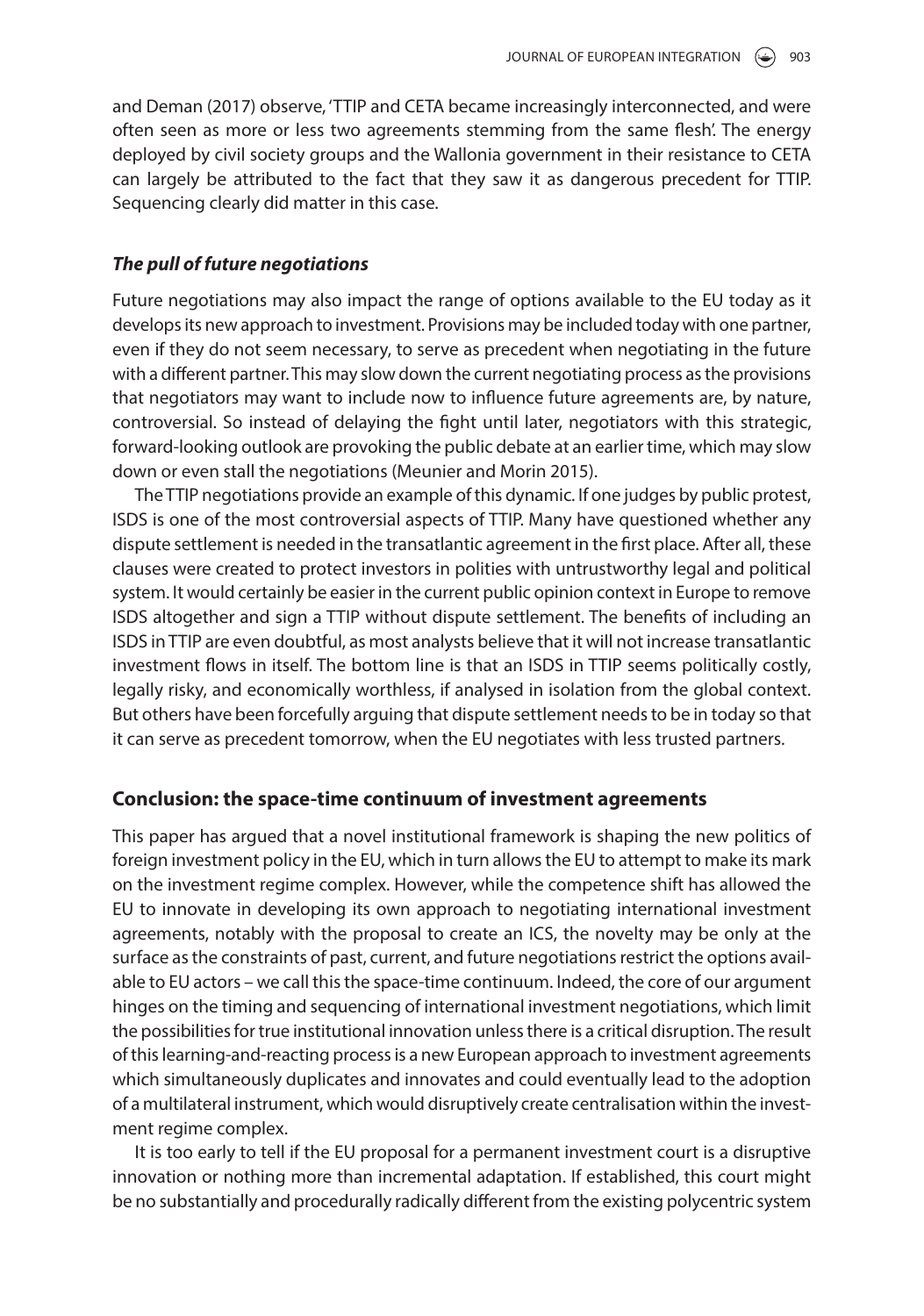and might still rely on bilateral commitments. Moreover, the US has been in favour of a multilateral appellate body on investment for decades and even includes an explicit reference to this non-existing multilateral court it in its own BITs. Even if the EU proposed court were to eventually turn into a formal multilateral institution, it might not be such a drastic shift. First, the procedures would be new, but the key governing norms and principles would remain in place. Second, the investment regime complex is already based on polycentric multilateralism, as negotiators and arbitrators are reading one another and adjusting to each other. Third, it would not be the materialisation of a European idea, as others has promoted this idea for a long time before the EU. A possible scenario is that the regime complex will evolve toward greater multilateralism as a result of the efforts of various actors, including the EU but also the US, Canada, Australia and even China (Sauvant 2017).

 The greatest obstacle in the way of a more centralised investment regime complex might not be foreign negotiators, but concerns of civil society groups regarding the sovereign right to regulate and the risk of regulatory chill. The proposal for a permanent court may not suffice to reassure civil society groups, in Europe and elsewhere. This is the irony of current CMR: while negotiators from various countries draw similar lessons and lean in the same direction, they have never been so intensely criticised by their own constituents. As a result, the greatest divide in the age of CMR does not seems to be between negotiating parties, but the divide opposing the transnational network of negotiators, who are converging on a set of regulations, and the transnational network of civil society groups, who increasingly distrust their own regulators.

 This distrust for regulators was manifested in the Brexit and the election of Donald Trump, two events that increase the uncertainty over the development of a new EU approach to investment. For one, the Brexit process may delay the ratification of already signed agreements, as well as the process of ongoing negotiations, thereby delaying the potential impact of the new EU approach to international investment policy. Moreover, when Brexit actually happens, it may weaken the bargaining leverage of the EU by removing as a member state a major home state and host state for FDI, making it more difficult to assess the actual impact of the competence shift. As for the Trump election, it might on one hand reinforce and accelerate the EU drive to create an investment court that may de facto turn into a multilateral system eventually if the new American administration puts the brakes on further bilateral or regional agreements. On the other hand, the Trump election, like the Brexit vote, have revealed the political limits of further globalisation and heightened public opinion awareness about CMR.

 Finally, an interesting unanswered question going forward is the investigation of the sources of adaptation in political institutions. Where does inspiration for institutional innovation come from? This unusual case of a quasi-overnight competence shift would enable researchers to study whether adaptation to a new institutional environment occurs mostly through selection or through learning processes.

### **Notes**

- 1. Consolidated version of the TFEU Part Five: External Action by the Union Title II: CCP Article 207 (ex Article 133 TEC).
- 2. Yet, Elkins, Guzman and Simmons have found that investment agreements 'are significantly more likely to be signed during years in which signatory states appear to be benefiting (in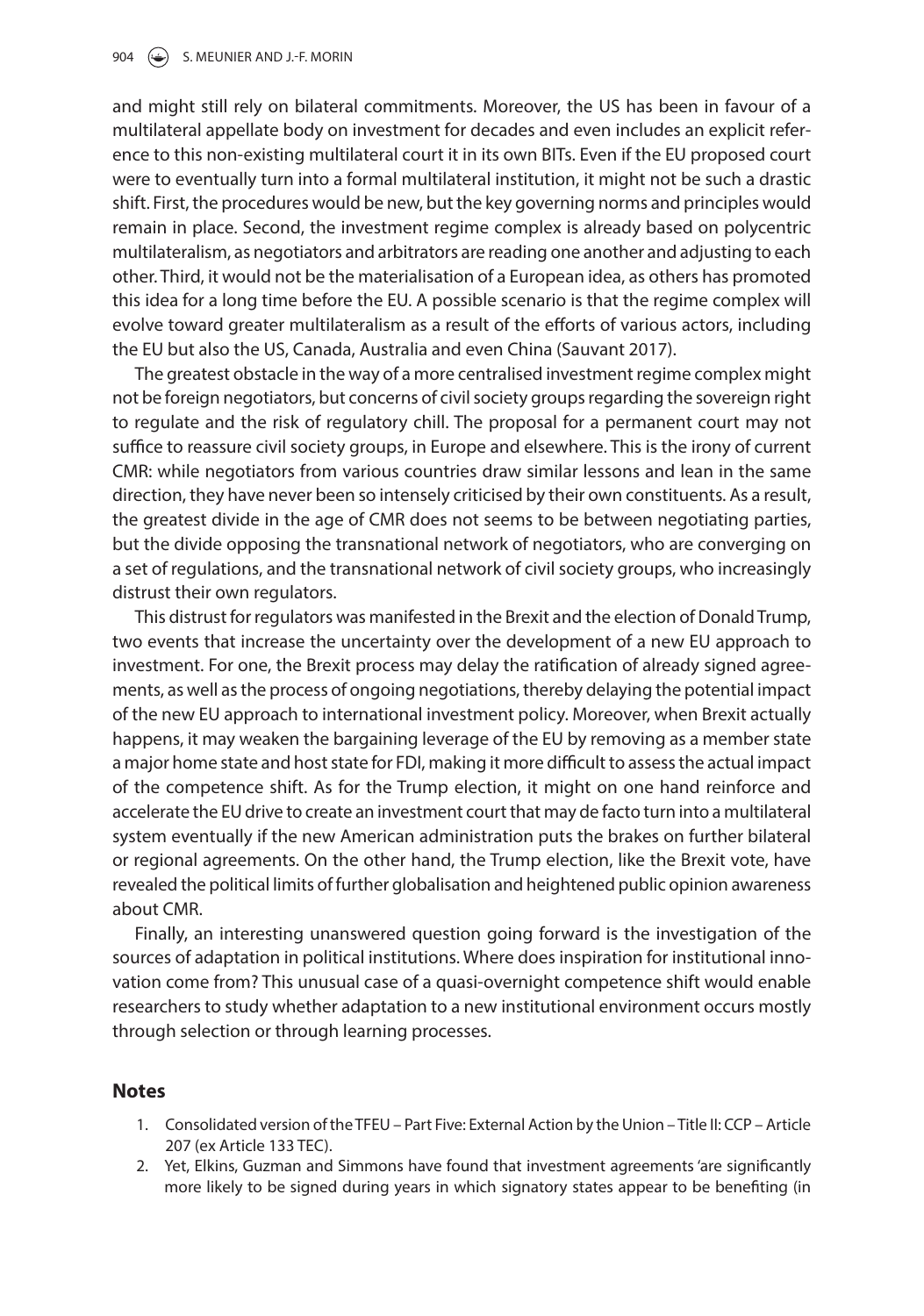terms of FDI) from the treaties than when they are not' (2006, 840). See also Büthe and Milner (2014) on the link between treaty design and investment flow.

- 3. Bulgaria, 1992; Croatia, 1996; Czech Republic, 1991; Estonia, 1994; Latvia, 1995; Lithuania, 1998; Poland, 1990; Romania, 1992; Slovak Republic, 1991.
- 4. Personal author interview with Vietnamese official, August 2016.
- 5. EU-Vietnam Free trade agreement, agreed text as of January 2016, Article 15 of the investment chapter.
- 6. Annex 8-E.

# **Acknowledgements**

 We wish to thank Finn Laursen, Christilla Roederer-Rynning, Alasdair Young and two anonymous reviewers for comments on an earlier version of this paper.

# **Disclosure statement**

No potential conflict of interest was reported by the authors.

# **ORCID**

Jean-Frédéric Morin <sup>1</sup> http://orcid.org/0000-0003-1053-5597

# **References**

- Aggarwal, Vinod. 1998. Institutional Designs for a Complex World: Bargaining, Linkages and Nesting. Ithaca, NY: Cornell University Press.
- Allee, Todd, and Manfred Elsig. 2015. "Are the Contents of International Treaties Copied-and-Pasted? Evidence from Preferential Trade Agreements." Working Paper.
- Alschner, Wolfang, and Dmitriy Skougarevskiy. 2016a. "Mapping the Universe of International Investment Agreements." Journal of International Economic Law 19 (3): 561-588. doi:10.1093/jiel/ igw056.
- Alschner, Wolgang, and Dmitriy Skougarevskiy. 2016b. "Legal Scrubbing or Renegotiation? A Text-as-Data Analysis of How the EU Smuggled an Investment Court into Its Trade Agreement with Canada." https://www.the-plot.org/2016/03/24/legal-scrubbing-or-renegotiation.
- Alter, Karen J., and Sophie Meunier. 2009. "The Politics of International Regime Complexity." Perspectives on Politics 7 (1): 13-24. doi:10.1017/S1537592709090033.
- Bischoff, Jan Asmus. 2011. "Just a Little BIT of 'Mixity'? The EU's Role in the Field of International Investment Protection Law." Common Market Law Review 48 (5): 1527-1570.
- Büthe, Tim, and Helen V. Milner. 2014. "Foreign Direct Investment and Institutional Diversity in Trade Agreements: Credibility, Commitment, and Economic Flows in the Developing World, 1971–2007." World Politics 66 (1): 88-122. doi:10.1017/S0043887113000336.
- Chaisse , Julien . 2012 . " Promises and Pitfalls of the European Union Policy on Foreign Investment How Will the New EU Competence on FDI Affect the Emerging Global Regime?" Journal of International Economic Law 15 (1): 51-84. doi:10.1093/jiel/jgs001.
- da Conceição-Heldt, Eugénia, and Sophie Meunier. 2014. "Speaking with a Single Voice: Internal Cohesiveness and External Effectiveness of the EU in Global Governance." Journal of European Public Policy 21 (7): 961-979. doi:10.1080/13501763.2014.913219.
- Duchesne , Erick , and Jean-Frédéric Morin . 2013 . " Revisiting Structural Variables of Trade Negotiations: The Case of the Canada-EU Agreement." International Negotiation 18: 5-24. doi:10.1163/15718069-123412343.
- Dür, Andreas, and Hubert Zimmermann. 2007. "Introduction: The EU in International Trade Negotiations." JCMS: Journal of Common Market Studies 45 ( 4 ): 771 – 787 . doi: 10.1111/j.1468-5965.2007.00747.x .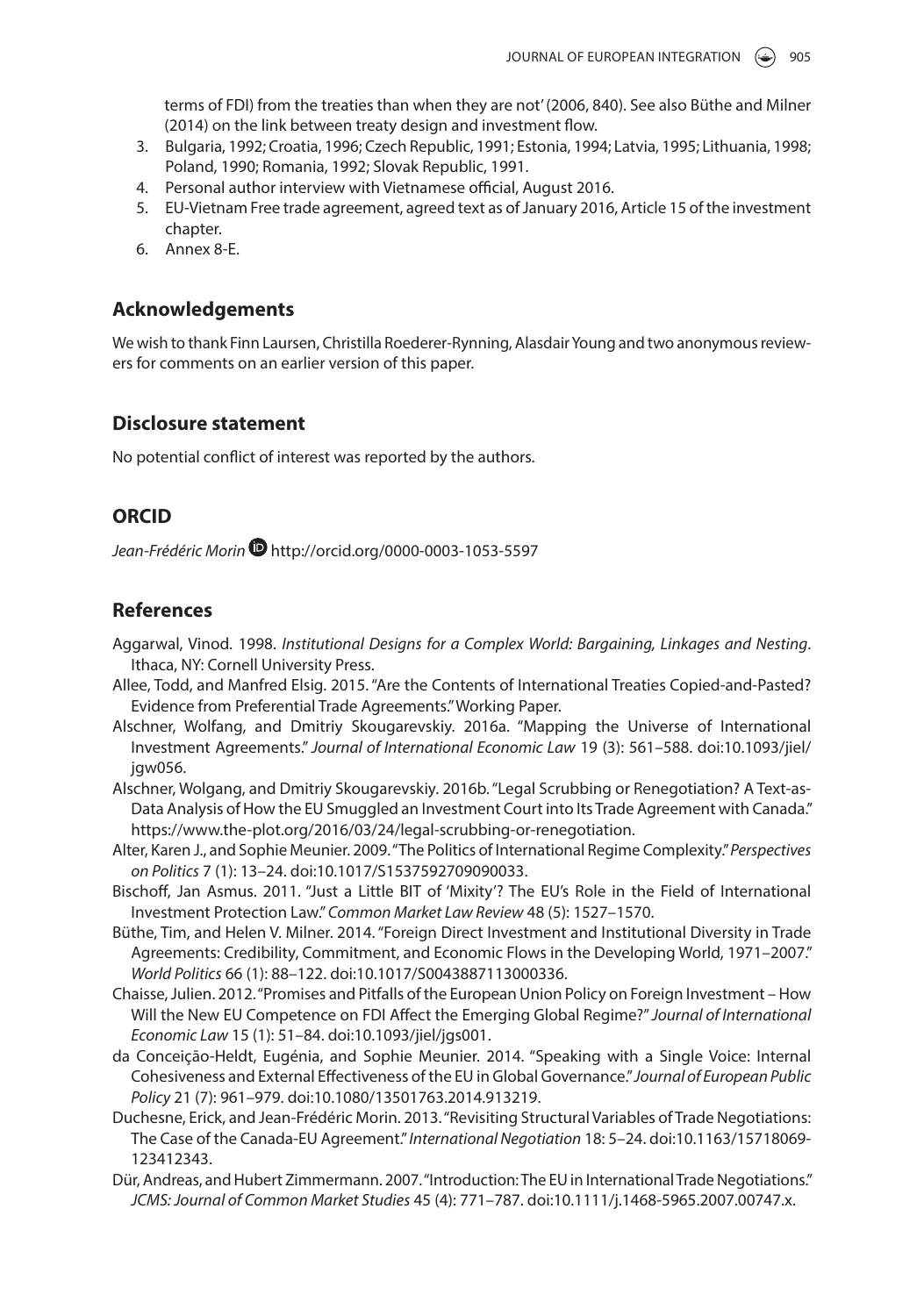- Elsig, Manfred. 2002. The EU's Common Commercial Policy: Institutions, Interests and Ideas. Farnham: Ashaate.
- Elkins, Zachary, Andrew T. Guzman, and Beth A. Simmons. 2006. "Competing for Capital: The Diffusion of Bilateral Investment Treaties, 1960–2000." International Organization 60 (4): 811-846.
- European Parliament. 2012. "On EU and China: Unbalanced Trade?" https://www.europarl.europa.eu/ sides/getDoc.do?pubRef=-//EP//TEXT+REPORT+A7-2012-0141+0+DOC+XML+V0//EN.
- Gagne, Gilbert, and Jean-Frédéric Morin. 2006. "The Evolving American Policy on Investment Protection: Evidence from Recent FTAs and the 2004 Model BIT." Journal of International Economic Law 9 (2): 357-382. doi:10.1093/iiel/jal006.
- Gordon, Kathryn, and Joachim Pohl. 2015. Investment Treaties over Time Treaty Practice and Interpretation in a Changing World. OECD Working Papers on International Investment 2015/02. Paris: OECD Publishing.
- Hübner, Kurt, Anne-Sophie Deman, and Tugce Balik. 2017. "EU and trade policy-making: the contentious case of CETA." Journal of European Integration 39 (7): 843-857. doi:10.1080/07036337.2017.1371708.
- Jandhyala, Srividya, Witold J. Henisz, and Edward D. Mansfield. 2011. "Three Waves of BITs." Journal of Conflict Resolution 55 (6): 1047-1073. doi:10.1177/0022002711414373.
- Kerremans, Bart. 2006. "Proactive Policy Entrepreneur or Risk Minimizer? A Principal-Agent Interpretation of the EU's Role in the WTO." In *The European Union's Roles in International Politics*, edited by Ole Elgström and Michael Smith, 172-188. Abingdon: Routledge.
- Kleimann, David, and Gesa Kubek. 2016. "The Signing, Provisional Application, and Conclusion of Trade and Investment Agreements in the EU: The Case of CETA and Opinion 2/15." EUI Working Papers RSCAS 2016/58.
- Kobrin, Stephen J. 1998. "The MAI and the Clash of Globalizations." Foreign Policy 112: 97-109. doi: 10.2307/1149038 .
- Laursen, Finn, and Christilla Roederer-Rynning. 2017. "Introduction: the new EU FTAs as contentious market regulation." Journal of European Integration 39 (7): 763-779. doi:10.1080/07036337.2017.1 372430.
- Meunier, Sophie. 2005. Trading Voices: The European Union in International Commercial Negotiations. Princeton, NJ: Princeton University Press.
- Meunier, Sophie. 2014. "Divide and Conquer? China and the Cacophony of Foreign Investment Rules in the EU." Journal of European Public Policy 21 (7): 996-1016. doi:10.1080/13501763.2014.912145.
- Meunier, Sophie. 2017. "Integration by Stealth: How the European Union Gained Competence over Foreign Direct Investment." JCMS: Journal of Common Market Studies 55 (3): 593-610. doi:10.1111/ jcms.12528.
- Meunier, Sophie, and Jean-Frédéric Morin. 2015. "No Agreement is an Island: Negotiating TTIP in a Dense Regime Complex." In The Politics of Transatlantic Trade Negotiations, edited by Jean-Frédéric Morin, Tereza Novotna, Frederik Ponjaert, and Mario Telò, 173-185. Abingdon: Routledge.
- Meunier, Sophie, and Kalypso Nicolaidis. 1999. "Who Speaks for Europe? The Delegation of Trade Authority in the EU." JCMS: Journal of Common Market Studies 37 (3): 477-501. doi:10.1111/1468-5965.00174.
- Meunier, Sophie, and Lauge Poulsen. 2016. "Creating a Stumbling Block: The Politics of Investor-State Dispute Settlement in TTIP." Work in Progress.
- Morin, Jean-Frédéric, and Gilbert Gagné. 2007. "What Can Best Explain the Prevalence of Bilateralism in the Investment Regime?" International Journal of Political Economy 36 (1): 53-74. doi:10.2753/ IPJ0891-1916360103.
- Morin, Jean-Frédéric, Joost Pauwelyn, and James Hollway. 2017. "The Trade Regime as a Complex Adaptive System: Exploration and Exploitation of Environmental Norms in Trade Agreements." Journal of International Economic Law 20(2): 365-390.
- Niemann, Arne. 2013. "EU External Trade and the Treaty of Lisbon: A Revised Neofunctionalist Approach." Journal of Contemporary European Research 9 (4): 633-658. http://www.jcer.net/index.php/jcer/ article/view/461.
- OECD. 2008. "OECD Benchmark Definition of Foreign Direct Investment." OECD. https://www.oecd.org/ daf/inv/investmentstatisticsandanalysis/40193734.pdf.